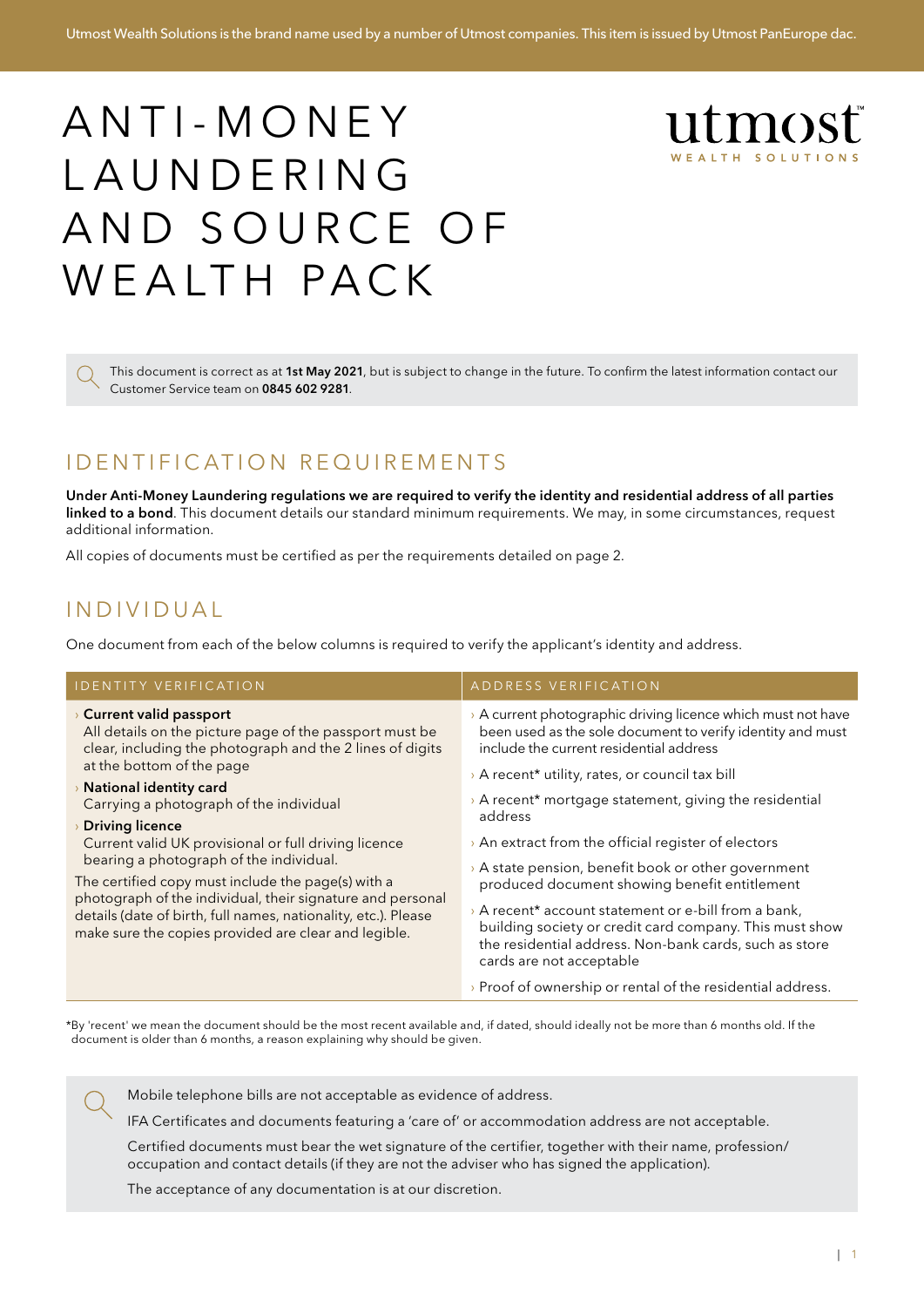### **CORPORATE**

There are different identification requirements depending on whether the corporate applicant is publicly listed or privately traded. The required documents for each are set out below.

| PUBLIC COMPANIES<br>(listed on a recognised stock exchange)                                                                                                                                                                                                                                                                                                                                                             | PUBLIC AND PRIVATE COMPANIES<br>(not listed on a recognised stock exchange)                                                                                                                                                                                                                                                                                                                                                                                                                                              |
|-------------------------------------------------------------------------------------------------------------------------------------------------------------------------------------------------------------------------------------------------------------------------------------------------------------------------------------------------------------------------------------------------------------------------|--------------------------------------------------------------------------------------------------------------------------------------------------------------------------------------------------------------------------------------------------------------------------------------------------------------------------------------------------------------------------------------------------------------------------------------------------------------------------------------------------------------------------|
| > A certified copy of the Certificate of Incorporation or<br>equivalent document and details of the registered office<br>of the contracting party. If the registered office is not<br>the address on the application we need to understand<br>why there is a difference                                                                                                                                                 | > A certified copy of the Certificate of Incorporation or<br>equivalent document                                                                                                                                                                                                                                                                                                                                                                                                                                         |
|                                                                                                                                                                                                                                                                                                                                                                                                                         | > Details of the registered office of the contracting party.<br>If this is not the address on the application, we must<br>understand the reason for that address being used                                                                                                                                                                                                                                                                                                                                              |
| > A list of all directors                                                                                                                                                                                                                                                                                                                                                                                               | > A list of all directors, and verification of the identity and                                                                                                                                                                                                                                                                                                                                                                                                                                                          |
| > A set of the latest annual report and accounts, where<br>applicable                                                                                                                                                                                                                                                                                                                                                   | address of at least two directors, one of whom must be<br>an executive director                                                                                                                                                                                                                                                                                                                                                                                                                                          |
| $\rightarrow$ Confirmation that the company has not been, or is not<br>in the process of being, dissolved, struck off, wound<br>up or terminated. (This is normally covered off in our<br>Application Form questions.)<br>> An authorised signatory list, a copy of the board<br>resolution or other authority for any representative to<br>act on behalf of the company in its dealings with us<br>should be provided. | → Where produced, a set of the latest annual report and<br>accounts                                                                                                                                                                                                                                                                                                                                                                                                                                                      |
|                                                                                                                                                                                                                                                                                                                                                                                                                         | > Confirmation that the company has not been, or is not<br>in the process of being, dissolved, struck off, wound<br>up or terminated. (This is normally covered off in our<br>Application Form questions.)                                                                                                                                                                                                                                                                                                               |
|                                                                                                                                                                                                                                                                                                                                                                                                                         |                                                                                                                                                                                                                                                                                                                                                                                                                                                                                                                          |
|                                                                                                                                                                                                                                                                                                                                                                                                                         | > Verification of the identity of all shareholders holding<br>25 per cent or more of the issued share capital as at the<br>date of the application. Where the holder is a holding<br>company, trust or nominee, we must look behind this<br>to the ultimate beneficial owner and verify the identity<br>of the ultimate beneficial owner. Where the applicant is<br>part of a group structure we require verification for each<br>level of the structure, to identify who has the ultimate<br>control over the business. |

### **TRUSTEE**

We must understand the structure and nature of the trust along with appropriate identity verification as explained below.

#### TRUSTEE VERIFICATION

- › If the client is a corporate trustee, the corporate identification requirements stated above apply
- › If the client is an individual trustee, the individual identification requirements stated above apply.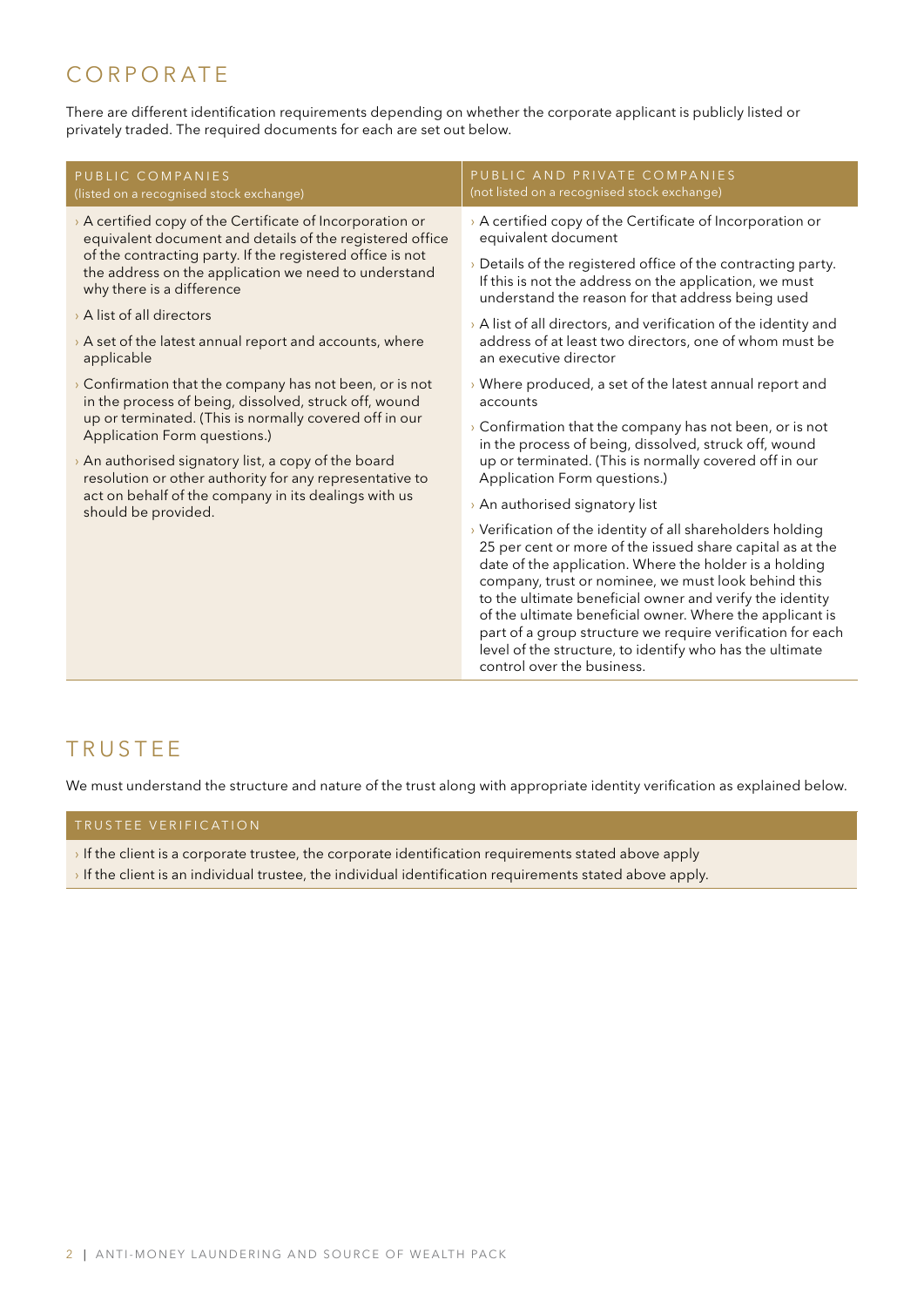# C F R T I F Y I N G D O CUM EN T S

All copies of documents submitted as evidence of identity and address must be certified by a suitable certifier. Any certified copy must be of the **original document**; previous certified copies cannot be copied again. A suitable certifier may be one of the those listed below; provided that they are from a recognised jurisdiction and we can verify their status. Please note a certifier should not have any conflict of interest (e.g. must not be related to the individual).

Certifications must be clear, legible and bear the wet signature of the certifier. The suitable certifier should state on the document, 'I certify this to be a true copy of the original' and include the following details:

- › Signature of certifier
- › Full name and position/job title of the certifier
- › Company name and address
- $\rightarrow$  Any additional details such as membership number from a regulated body
- › Contact details of the certifier
- › Date of certification
- › If a document has multiple pages the certification on the first page should state the total number of pages in the document.

#### SUITARI E CERTIFIERS

- › A director or manager of an authorised credit or financial institution
- › A regulated independent financial adviser, or authorised employee of a regulated introducer
- › A chartered accountant
- › A notary public, commissioner for oaths, lawyer, advocate, or other formally appointed member of the judiciary
- $\rightarrow$  A registrar or other civil or public servant who is authorised to certify documents as part of their role i.e. a passport office employee
- › An authorised representative of an embassy or consulate of the country who issued the identification document.

Post Office certifications are not acceptable.

#### NON-IIK CERTIEICATION REQUIREMENTS

All non-English documents and certifications must be translated into English and certified as an accurate translation by a qualified translator. We require both the original document and the translation to be certified. All verification statements must be written in English, as should all the translator's personal details. Please provide their name, job title and the company they work for. A website link can be provided where a notary public/lawyer from outside the UK is the certifier.

#### POWER OF ATTORNEY (POA) CERTIFICATIONS

Any copies of UK power of attorney documents must:

- $\rightarrow$  State at the end of the document that the copy is a true and complete copy of the entire original document
- › Have each page signed and certified as a true and complete copy of the original page.

It can be certified by:

- › The donor
- › A solicitor / advocate
- › A notary public
- › A stockbroker.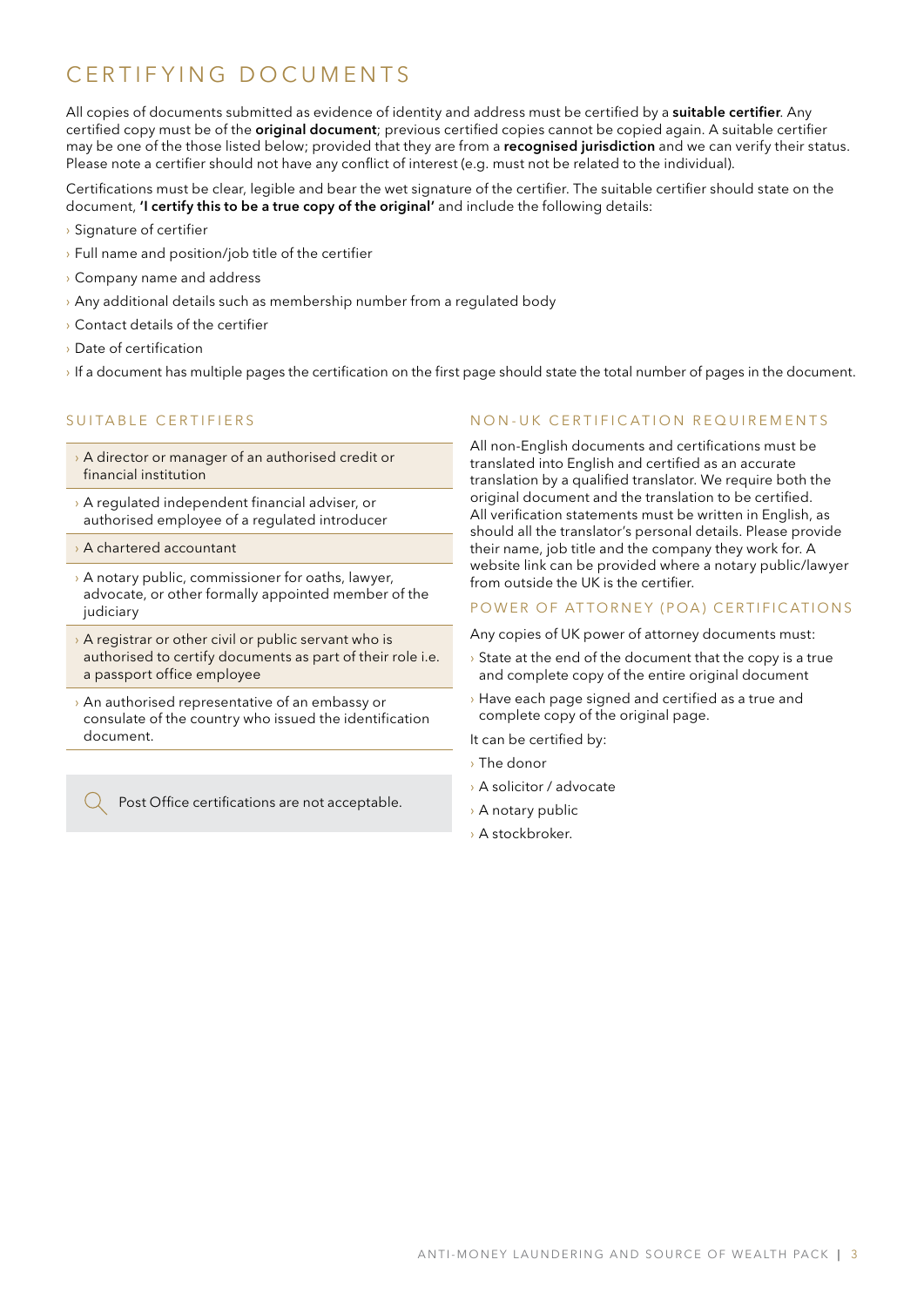### SOURCE OF WEALTH REQUIREMENTS

#### The following source of wealth information is applicable when completing a new business application or when source of wealth information has been specifically requested by us.

#### SOURCE OF WEALTH

Source of wealth describes the activities that have generated the applicant's funds, for example, employment, business activities, proceeds of a house sale or corporate dividends received.

When a new business application is received, a risk assessment takes place. Utmost follows a risk based approach which means that a greater depth of evidence may be required, depending upon the assessment.

Failure to fully complete the source of wealth and occupation section of the new business application form may result in a delay in processing your application. This will result in requests for additional information.

#### A D D I T I O N A L P R E M I U M S

As all investments are assessed on a case by case basis, you should consider that when an additional premium is applied, further source of wealth information or documentation may be required.

### SOURCE OF WEALTH CATEGORIES

| SOURCE OF WEALTH<br>CATEGORIES                    | EXAMPLES OF SUITABLE VERIFICATION DOCUMENTS                                                                                                                                                                                                                                                                                                                                                                                                                                                                                                                                                                         |
|---------------------------------------------------|---------------------------------------------------------------------------------------------------------------------------------------------------------------------------------------------------------------------------------------------------------------------------------------------------------------------------------------------------------------------------------------------------------------------------------------------------------------------------------------------------------------------------------------------------------------------------------------------------------------------|
| <b>Savings from</b><br>employment income          | > Last 6 months payslips, or<br>> Letter from their employer confirming income and bonuses for last 2 years. The letter<br>should be on the employer's letter headed paper and state the applicant's full name and<br>residential address. It must be signed by the HR director/manager, or<br>Bank statements that clearly show receipt of the most recent 6 months' regular salary<br>payments from the named employer, or<br>> Latest audited accounts if self-employed. The accounts should make reference to the<br>applicant's name, show the annual turnover, the balance sheet and the shareholder's funds. |
| <b>Maturing investments or</b><br>policy claim    | > Letter or contract note from the previous investment company giving notification of<br>proceeds of maturing investment. The documents must be on the relevant company's<br>letter headed paper and must include the full name and residential address of the<br>applicant; state the date the investment matured and the amount received. Along with<br>the letter or contract note, we will require further information on how the funds were<br>originally accumulated.                                                                                                                                         |
| Share sale                                        | > Legal sale document, e.g. contract notes. The documents must state the applicant's<br>name; where the shares were held; the date they were sold and how much was received.<br>Along with the legal sale document, we will require further information on how the funds<br>were originally accumulated.                                                                                                                                                                                                                                                                                                            |
| <b>Property sale</b>                              | > Signed letter from solicitor, or<br>> Completed sale contract.<br>Both documents should include the address of the property sold, the applicant's full name,<br>date sold and the sale amount.                                                                                                                                                                                                                                                                                                                                                                                                                    |
| Company sale or sale of<br>an interest in company | > Signed letter from solicitor, or<br>> Signed letter from regulated accountant, or<br>> Copy of contract of sale and sight of investment monies on bank statements.<br>The above documents should be on the relevant company letter headed paper and should<br>include the full name and residential address of the applicant; the company incorporation<br>number; state the date the sale took place and the amount personally received.<br>Copies of any media coverage would help as supporting evidence.                                                                                                      |